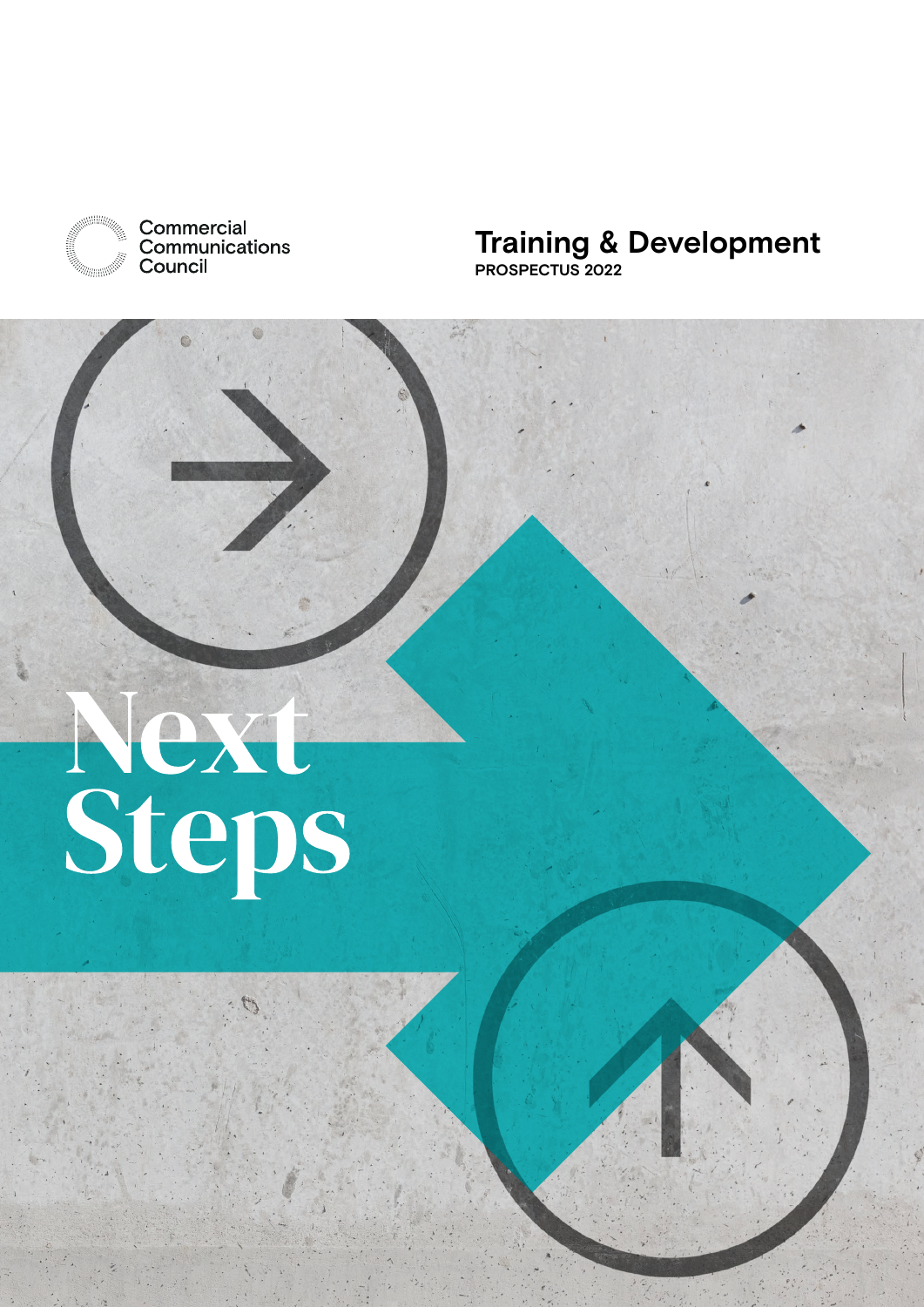

**Agencies that help nurture and grow their people enjoy greater staff satisfaction, retention and a competitive advantage.**

**We have developed a breadth of courses catering to all levels of experience, and drawn from industry leaders both in New Zealand and from around the world.**

### Level 1

Level 2

Level 3

0-2 years industry experience. All disciplines.

3-5 years industry experience.

6+ years industry experience.

|                 | <b>COURSE</b>                                         | <b>LEVEL</b> | <b>PAGE</b> |
|-----------------|-------------------------------------------------------|--------------|-------------|
| <b>Contents</b> | <b>Foundations of Advertising and Media Course</b>    | 1            | p. 3        |
|                 | "On Point" Account Management Course                  | $\mathbf 2$  | p. 4        |
|                 | <b>Master of Advertising Effectiveness</b>            | $\mathbf 2$  | p. 5        |
|                 | <b>Strategic Planning Lab</b>                         | 3            | p. 6        |
|                 | <b>IPA Effectiveness Essentials Certificate</b>       | 1            | p. 8        |
|                 | <b>IPA Digital Performance Essentials Certificate</b> |              | p. 9        |
|                 | <b>IPA Advanced Effectiveness</b>                     | 3            | p. 10       |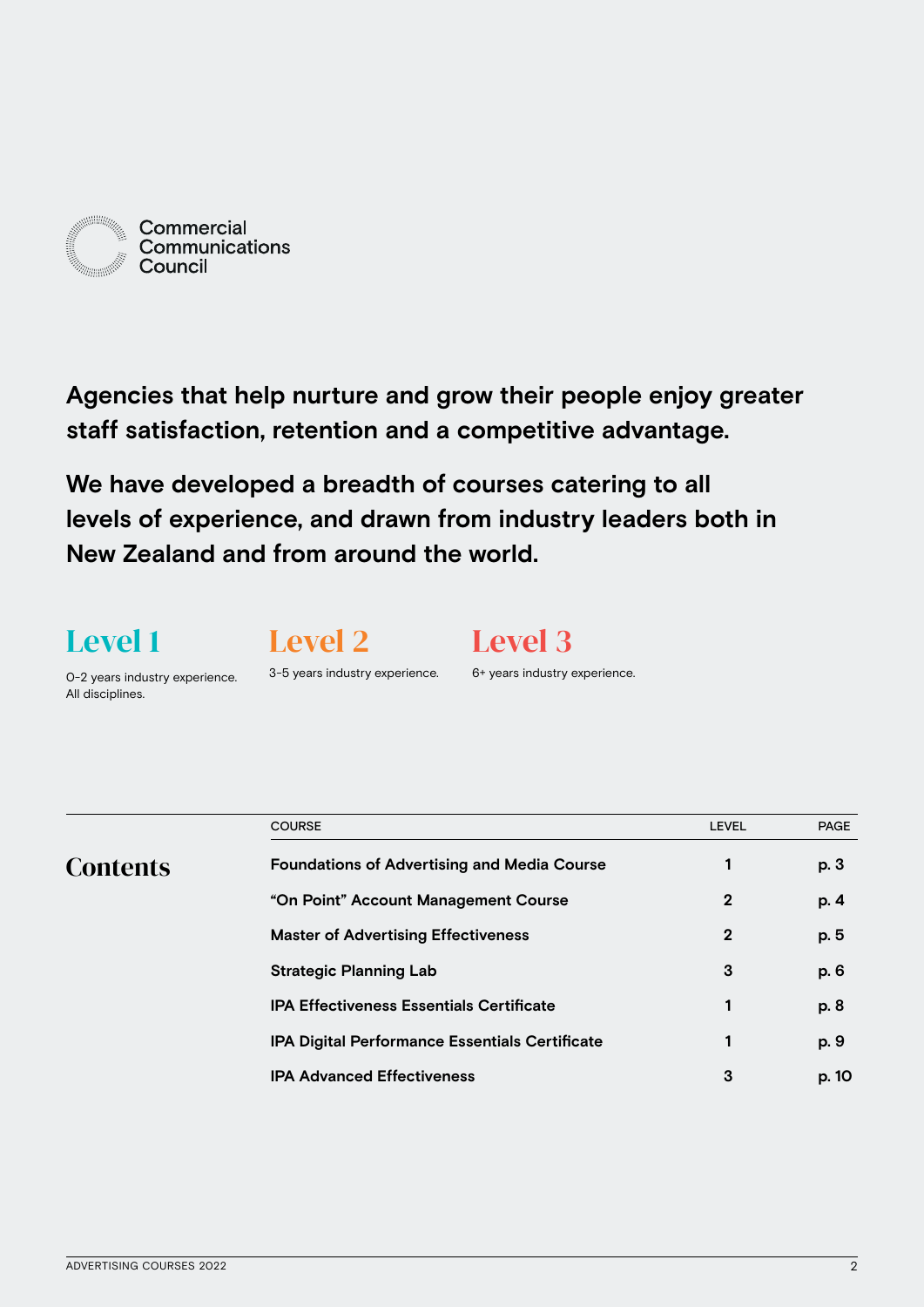### <span id="page-2-0"></span>**Foundations of Advertising and Media Course**

**A comprehensive programme which covers the fundamentals of the advertising and media agency world. This 12-week course is now regarded as one of the most valuable and effective professional development opportunities in the industry. This course, led by industry expert Lucinda Sherborne, includes presentations and case studies from industry experts and leaders and provides participants with an insight into the broader industry that sits beyond their own agency, building connections that will last for their entire careers.**

### Who is this qualification for?

For anyone with fewer than three years' experience in the industry. Irrespective of your chosen discipline it is essential to understand how an agency works, the functions of the people within the agency and the disciplines required to create outstanding creative and effective output. This course is only available to members of the Commercial Communications Council.

### Learning outcomes

- Gain an understanding in organisational structure and functions of creative and media agencies
- Gain insight into the value and significance of client relationship management
- Learn the value of brand stewardship by understanding brand theory & consumer/ brand relationships
- Dive into the creative world and the art of the brief
- Review emerging digital trends and the importance of integrated marketing communications
- Understand the importance of revenue generation and managing profitability
- Meet the CEOs of the industry and receive a "view from the top"

### How is the qualification delivered and assessed?

- An opening function is followed by weekly presentations and interactive exercises from industry leaders
- 9 weekly modules

• 2 assignments are assessed over the 12 weeks • Participants will receive a Comms Council certificate of Completion. It is possible to gain a grade of merit or honours.

### **Dates / Booking deadlines**

Course date: 5 July 2022 Booking deadline: 14 June 2022

#### **Price**

#### \$2,800 + GST

Comms Council members outside of Auckland will be charged \$750 + GST per person. This will cover costs for remote access via Zoom.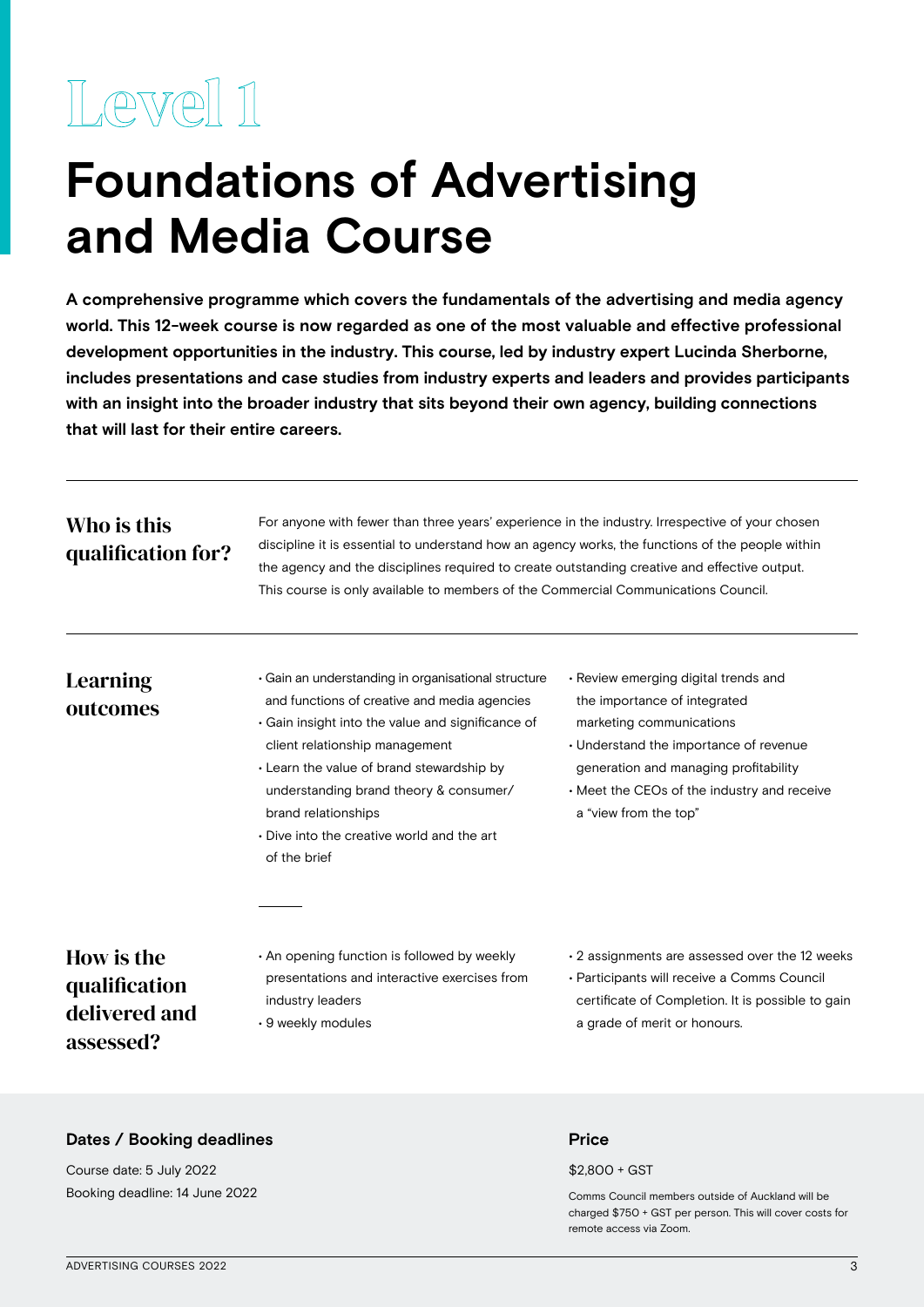<span id="page-3-0"></span>

### **"On Point" Account Management Course**

**This course focuses on building the skills required to be an adept and effective manager, understanding the part you play in driving creativity and ensuring ROI both for the agency and clients.** 

**Led by Nikki McKelvie, Managing Director DDB NZ, and with other guest contributors this is an interactive and focused workshop designed to elevate account management skills.**

| Who is this<br>qualification for?<br>Learning<br>outcomes | Primarily intermediate level account managers from all communications industry disciplines,<br>though any client facing manager in a creative, design, media, digital, PR or experiential agency<br>would benefit from this course. |                                                                                                                                                                 |  |  |  |
|-----------------------------------------------------------|-------------------------------------------------------------------------------------------------------------------------------------------------------------------------------------------------------------------------------------|-----------------------------------------------------------------------------------------------------------------------------------------------------------------|--|--|--|
|                                                           | • Honing leadership skills<br>(internally and externally)<br>• Learn how to effectively manage<br>client relationships                                                                                                              | • Problem solving and project facilitation<br>$\cdot$ Techniques to tackling a brief<br>• Understanding ROI and agency revenue<br>• Being proactive vs reactive |  |  |  |
| How is the<br>qualification<br>delivered and<br>assessed? | $\cdot$ 1 day workshop<br>• Presentations and Q&A with industry leaders<br>$\cdot$ Group activities and opportunities to present<br>• Downloadable PDF's for follow up reading                                                      |                                                                                                                                                                 |  |  |  |

#### **Dates / Booking deadlines**

Course date: 20 July 2022 Booking deadline: 6 July 2022

#### **Price**

\$695 + GST members \$995 + GST non-members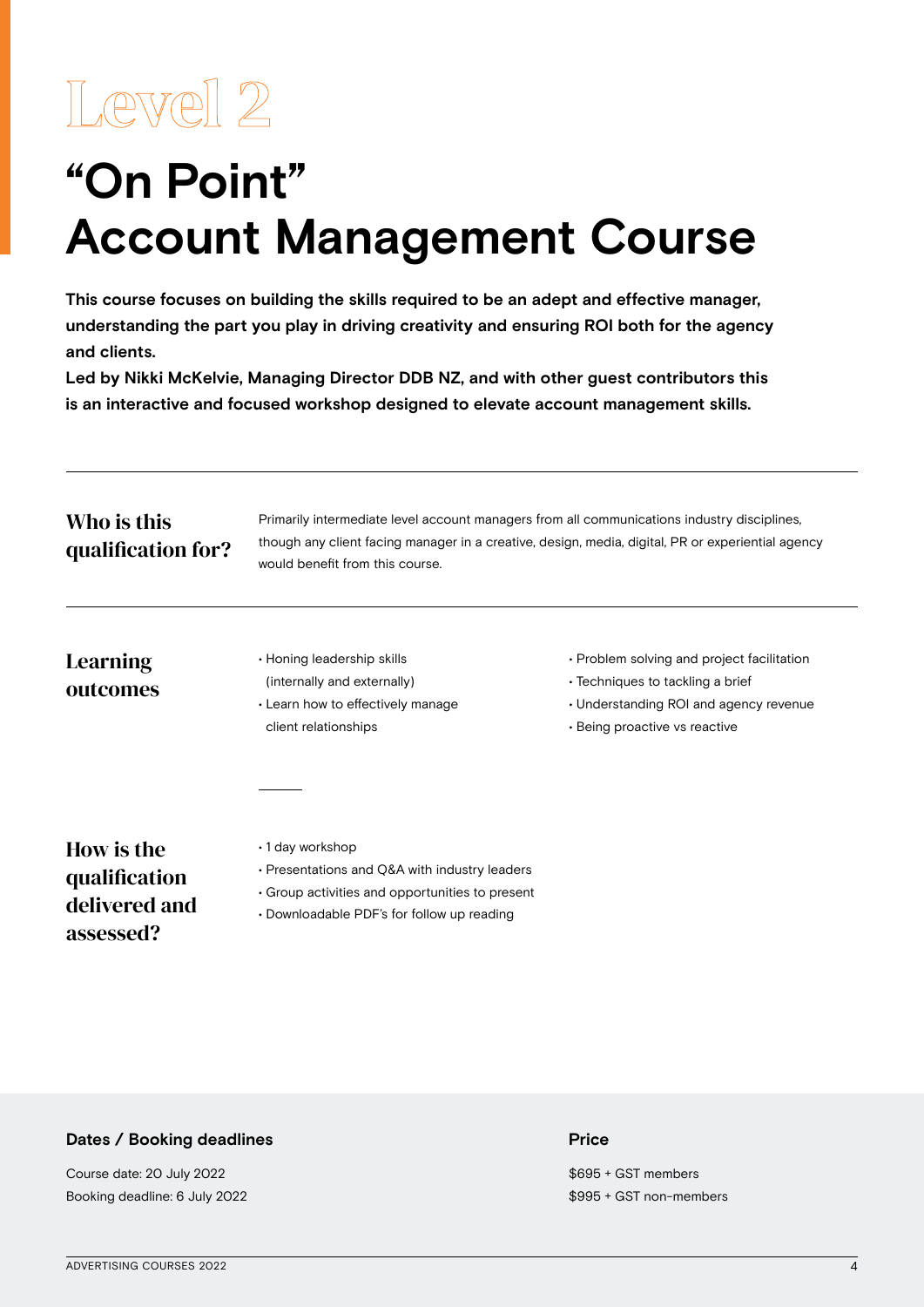### <span id="page-4-0"></span>**Master of Advertising Effectiveness**

**An online course examining the core principals of advertising effectiveness, designed and facilitated by effectiveness expert, James Hurman. This evidence based Master of Effectiveness Course draws on the research and data of global advertising effectiveness experts. This on line course focuses on eight fundamental aspects of advertising effectiveness:**

**1. Investing for growth 2. Targeting for growth** 

**3. Managing long and short** 

- **4. Building mental availability**
- **5. Creativity and effectiveness**

**6. Creative commitment** 

- **7. Objective setting, tracking and measurement**
- **8. Application of principles**

### Who is this qualification for?

Mid level marketing and advertising professionals across all disciplines. This course is only available to members of the Commercial Communications Council.

### Learning outcomes

- Gain a thorough and applicable knowledge of the proven principles of advertising effectiveness • Learn the knowledge and skills required to
- generate the best possible commercial returns from the advertising you produce
- A better understanding of how to communicate the value of creative advertising and brand building to key decision makers

Download the full programme summary

### How is the qualification delivered and assessed?

- Video content per module with support workbook document and further resources and learning references
- On-line workbooks and then in one hour discussion forum per week to discuss course modules
- 2 hour exam at the end of course
- Total course time 10-12 hours
- Cannes Lions Entries are included as part of the download. Additional resources are provided throughout.

#### **Dates / Booking deadlines Price**

Course date: 4 July 2022 **\$2,695 + GST members** Booking deadline: 27 June 2022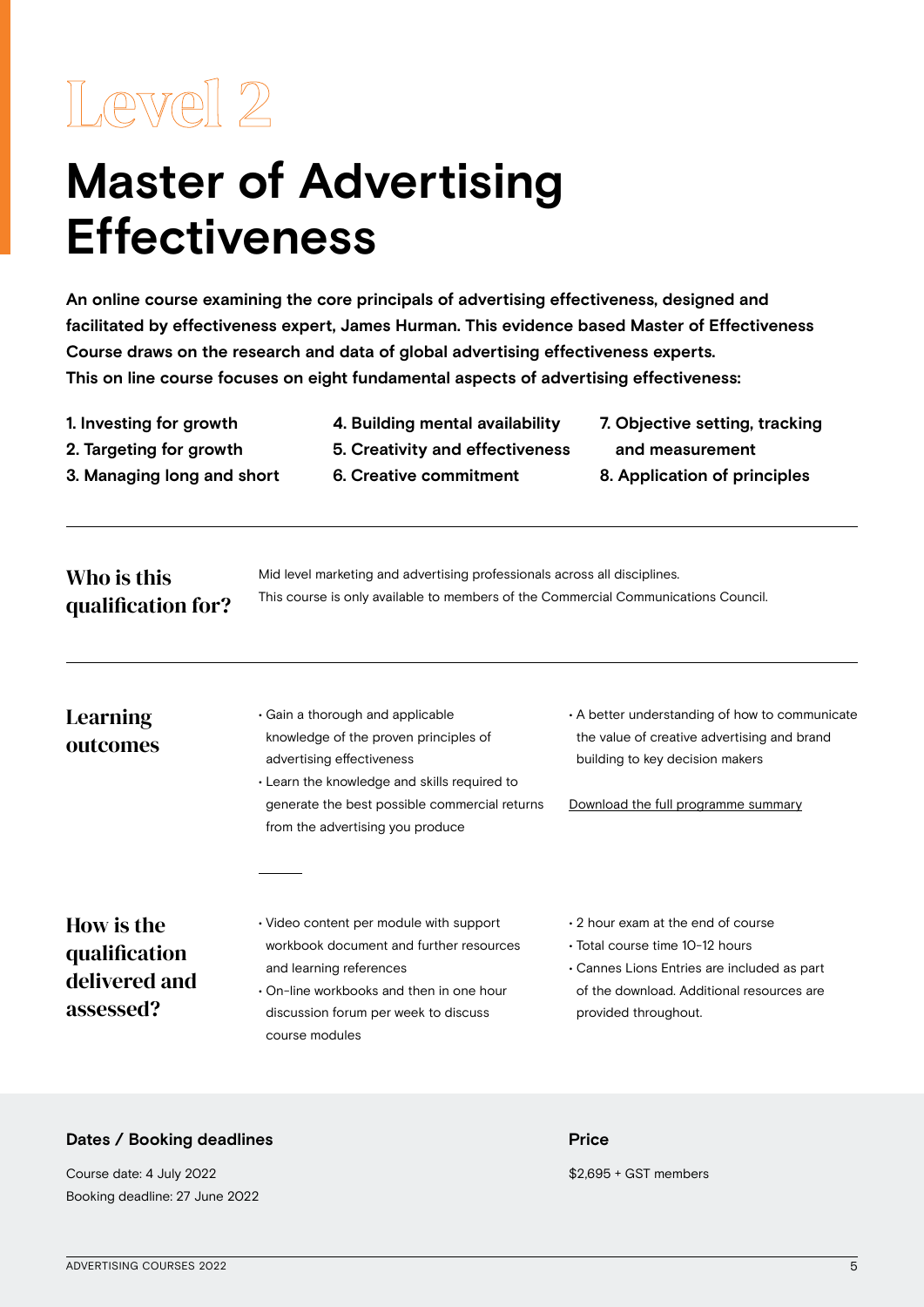### <span id="page-5-0"></span>**Strategic Planning Lab**

**In a world of over-supply and under-demand, strategy is the key to winning in the market place today. Demystify the word strategy and gain all the tools you need to plan effective strategic communications to add value to your clients' business.** 

**Led by Rupert Price - Chief Strategy Officer - DDB NZ, this three-day intensive workshop provides a strong grounding in the core concepts that underpin effective strategic thinking in today's communications market. Through provocative presentations from leading industry experts and a challenging live brief to work though, participants will increase their confidence to turn strong strategic thinking in to effective action.**

| Who is this        | Mid to senior account managers, planners, media or digital managers. |
|--------------------|----------------------------------------------------------------------|
| qualification for? |                                                                      |

### Learning outcomes

- An understanding of how brands really achieve growth
- Getting to grips with situation analysis and the effective use of market research
- Master the use of targeting and segmentation to your strategic advantage
- Use insights to develop a compelling brand positioning
- Understand what makes compelling effective creative ideas that deliver to a strategy
- Develop a communications strategy that influences consumers in the most effective moments
- Understand how to set meaningful objectives and evaluate campaign effectiveness

### How is the qualification delivered and assessed?

- 3 non-consecutive days in a workshop format
- Presentations and Q&A sessions delivered by industry leaders
- A live brief assignment judged by a senior marketing specialist
- Workshops and presentations
- Downloadable PDF's for follow up reading

### **Dates / Booking deadlines**

Dates: 11 May 2022, 1 June 2022, 29 June 2022 Booking deadline: 27 April 2022

#### **Price**

\$1,900 + GST members \$2,500 + GST non-members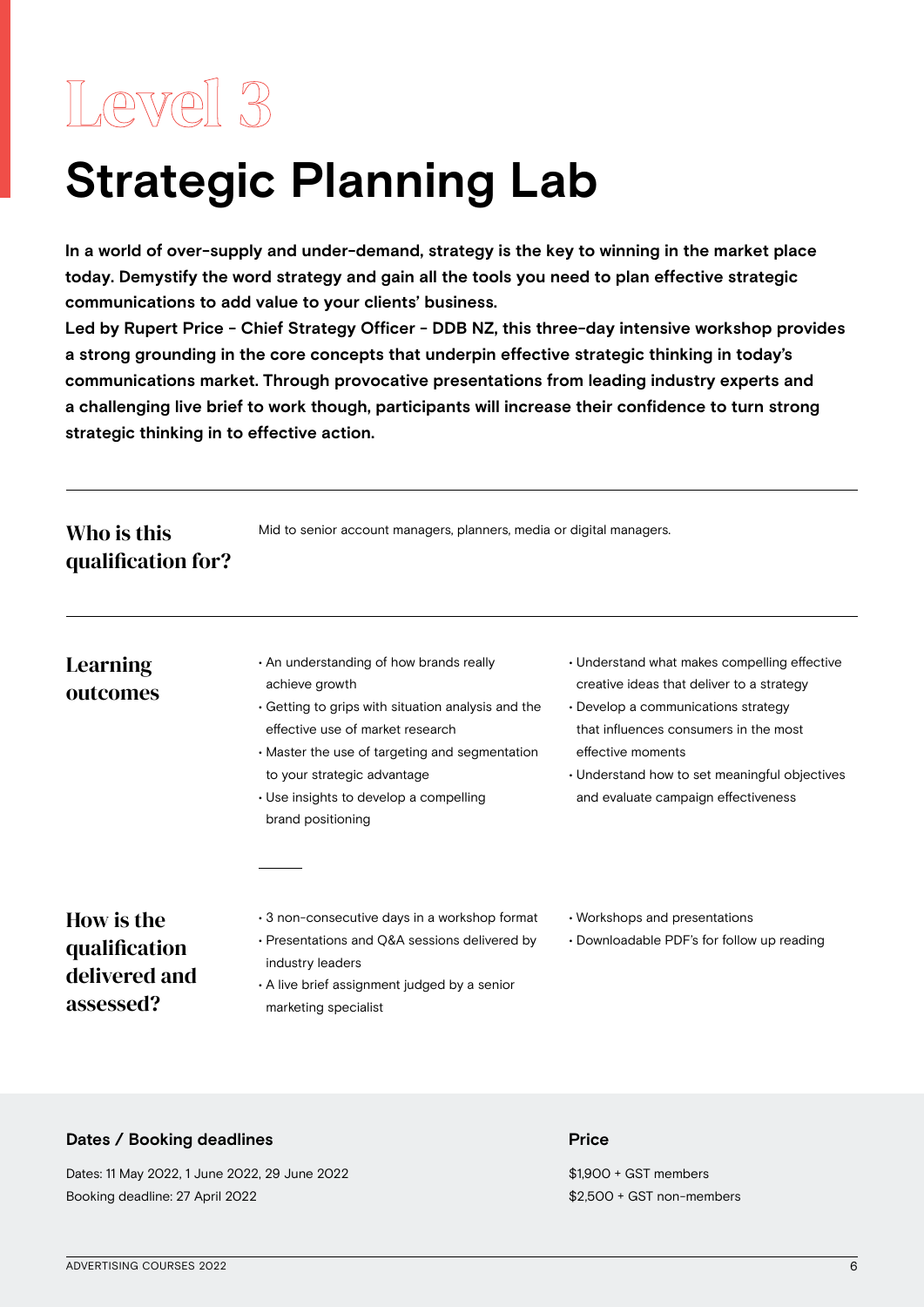

**Our IPA on-line courses have international certification and recognised as world leading in the marketing communications industry; from Essentials courses for new starters to Advanced certificates for senior strategists.**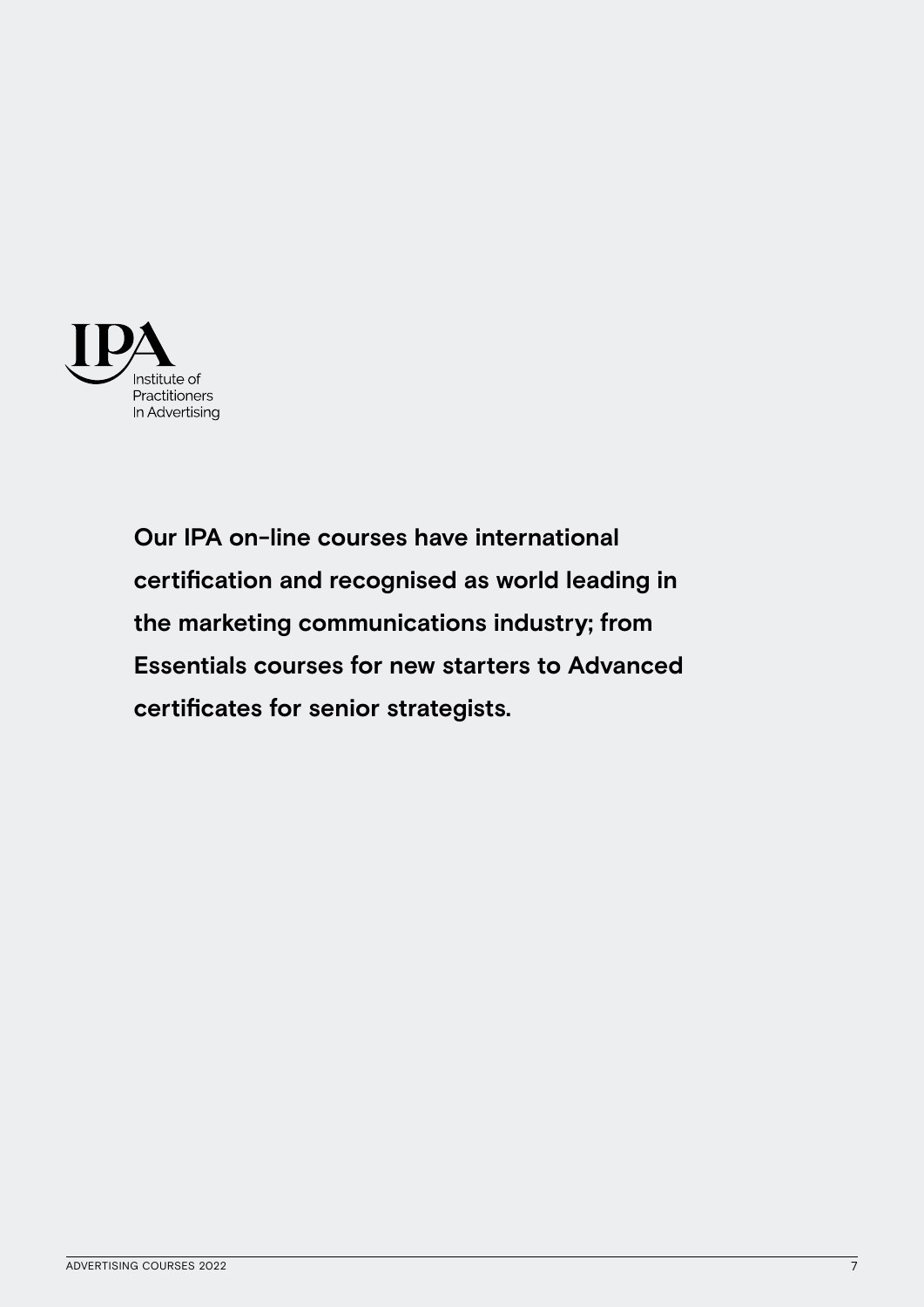<span id="page-7-0"></span>



### **IPA Effectiveness Essentials Certificate**

**Understand the role of effectiveness in 10 hours of online learning. It'll change how you look at the things you do every day.** 

**Make better, more informed strategic decisions in your role and empower yourself to work more collaboratively, efficiently and effectively with the Effectiveness Essentials Certificate.**

| Who is this<br>qualification for?                         | Primarily aimed at entry level agency and marketing professionals. Anyone entering the industry<br>in any discipline would benefit from this overview of the key strategic thinking and knowledge of<br>effectiveness that this course provides.                      |                                                                                                                                         |  |  |  |
|-----------------------------------------------------------|-----------------------------------------------------------------------------------------------------------------------------------------------------------------------------------------------------------------------------------------------------------------------|-----------------------------------------------------------------------------------------------------------------------------------------|--|--|--|
| <b>Learning</b><br>outcomes                               | • Understand the principles of effectiveness, why<br>it matters and how you can make the case for<br>commercial creativity<br>• Learn effectiveness best practice and why a<br>culture of effectiveness should be embedded<br>in your workplace                       | · Make better, more informed, more strategic<br>decisions in your role<br>• Discover lessons from award-winning<br>effectiveness papers |  |  |  |
| How is the<br>qualification<br>delivered and<br>assessed? | $\cdot$ 10 hours of online learning<br>· Interactive work book, videos and case studies<br>. Mini quizzes at the end of some modules<br>$\cdot$ 30-minute multiple choice exam.<br>. If you pass the exam, you will be awarded a<br>digital certificate of completion |                                                                                                                                         |  |  |  |

### **Exam dates / Booking deadlines**

Ongoing

#### **Price**

\$450 + GST members \$500 + GST non-members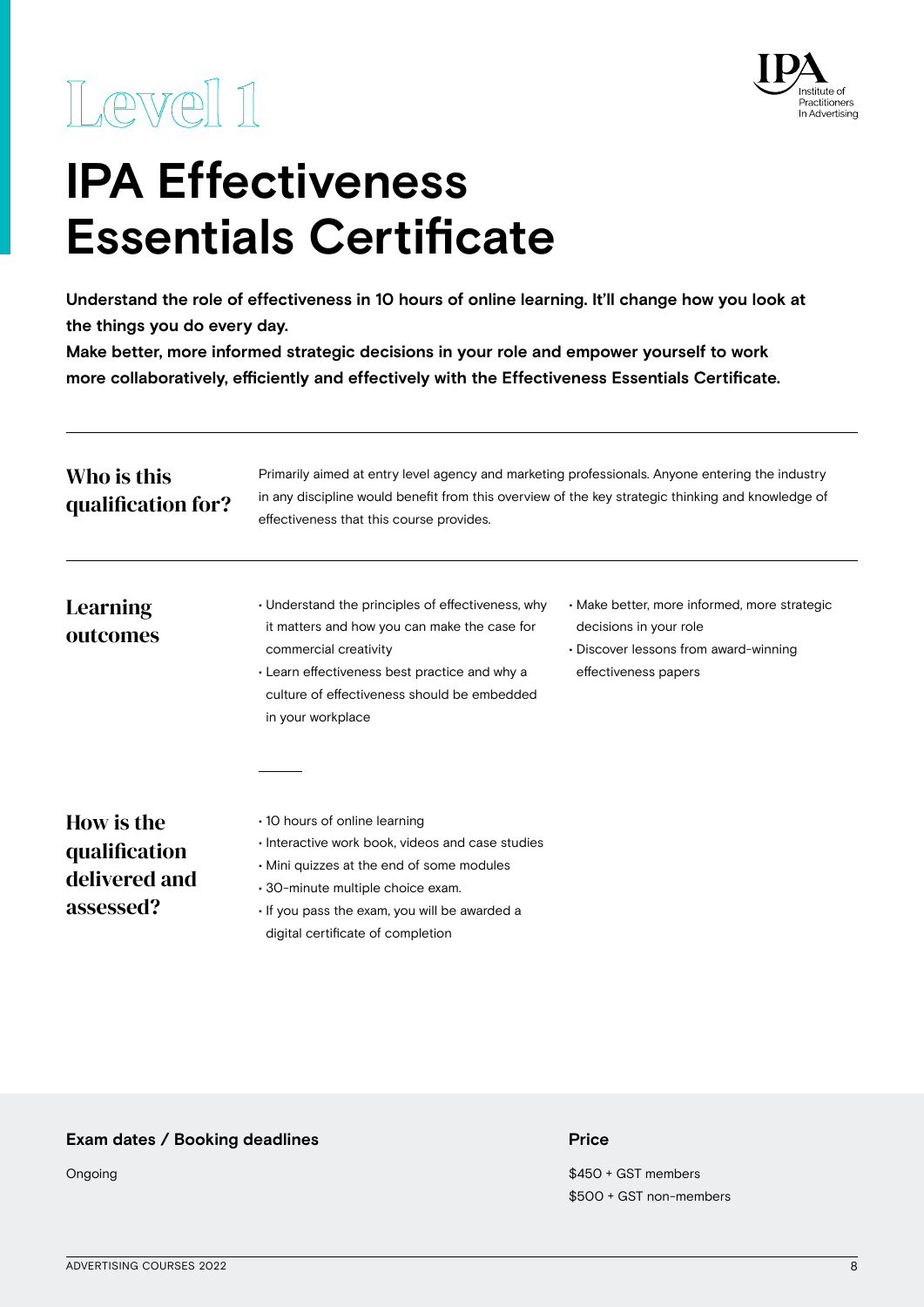

### <span id="page-8-0"></span>**IPA Digital Performance Essentials Certificate**

**In the ever evolving world of digital marketing, discover the key disciplines needed in SEO and Paid Search, and develop the skills you need to plan and implement successful digital marketing campaigns.** 

**Understand each of the key disciplines at the fast moving pace of digital advertising and learn how to keep a step ahead to become a successful client manager and strategic thinker.**

| Who is this<br>qualification for?                         | Specially designed for junior practitioners working in the communications industry. You may<br>be in your first year within a digital agency or specialist department. It's also ideal for more<br>experienced individuals looking to add knowledge of digital to their existing skill set.                                                                                   |                                                                                                                                                                                                                                                                                                                                                              |  |  |  |
|-----------------------------------------------------------|-------------------------------------------------------------------------------------------------------------------------------------------------------------------------------------------------------------------------------------------------------------------------------------------------------------------------------------------------------------------------------|--------------------------------------------------------------------------------------------------------------------------------------------------------------------------------------------------------------------------------------------------------------------------------------------------------------------------------------------------------------|--|--|--|
| Learning<br>outcomes                                      | • Understand each of the key disciplines<br>in digital marketing, providing you with a<br>background knowledge that will enable you to<br>hold your own in team and client meetings<br>Gain an essential grounding in how to<br>be a successful client manager and<br>strategic thinker<br>· Become better at briefing, planning and<br>executing digital marketing campaigns | • Learn how to buy traffic through display<br>marketing and how to manage<br>successful campaigns<br>• Explore how SEO has evolved and how to make<br>it work for you<br>· Understand affiliate marketing, what's involved<br>and how to manage campaigns successfully<br>• Learn about Paid Search and how to efficiently<br>manage your keyword strategies |  |  |  |
| How is the<br>qualification<br>delivered and<br>assessed? | $\cdot$ Ten hours of online learning<br>• A mandatory multiple choice test must be<br>passed before the exam date. If the candidate<br>does not pass this test by the exam date, the<br>final exam will not be accessible to them and<br>they must follow deferral or cancellation policy.                                                                                    | • The qualification is then assessed via a formal<br>70-minute online exam<br>· If you pass the exam, you will be awarded a<br>digital certificate of completion                                                                                                                                                                                             |  |  |  |

#### **Exam dates / Booking deadlines**

6 July 2022. Booking deadline 20 May 2022 28 September 2022. Booking deadline 12 August 2022 30 November 2022. Booking deadline 17 October 2022

#### **Price**

\$750 + GST members \$800 + GST non-members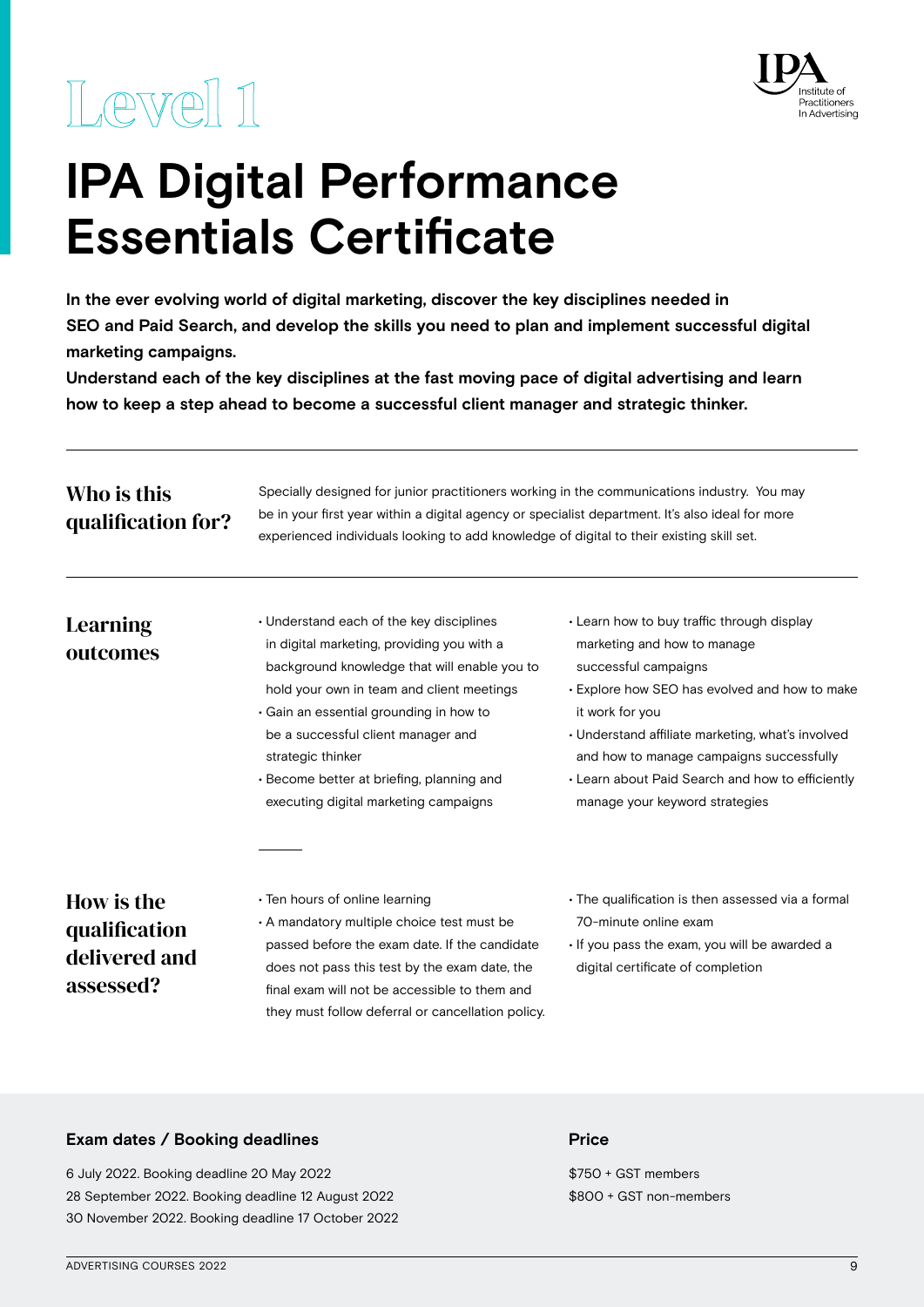<span id="page-9-0"></span>



### **IPA Advanced Effectiveness**

**Formally known as the Eff Test. Develop a greater understanding of and a forensic approach to the evaluation of your campaigns.** 

**Gain a deep knowledge of theories of advertising effectiveness and how to design a multi-platform campaign measurement programme. And learn how to write a winning effectiveness paper to showcase your success.**

| Who is this<br>qualification for?                         | Senior planners and strategists/business directors.                                                                                                                                                                                                                           |                                                                                                                                                         |  |  |  |
|-----------------------------------------------------------|-------------------------------------------------------------------------------------------------------------------------------------------------------------------------------------------------------------------------------------------------------------------------------|---------------------------------------------------------------------------------------------------------------------------------------------------------|--|--|--|
| Learning<br>outcomes                                      | • Learn how to prove the value of your<br>contribution to your clients' businesses<br>Improve your client relationships by speaking<br>their language<br>• Discover the best practice approach to<br>designing a measurement programme to<br>evaluate multi-platform activity | • Confidently and correctly analyse the impact<br>and effect of any campaign<br>$\cdot$ Gain the confidence to write a brilliant<br>effectiveness paper |  |  |  |
| How is the<br>qualification<br>delivered and<br>assessed? | ⋅ 35 hours of online solo learning split across 14<br>modules - allow for 2-3 months of study prior<br>to the exam<br>• Workbooks, video and case studies<br>• Explores data driven approaches supported by<br><b>IPA Databank</b>                                            | • Additional recommended resources<br>$\cdot$ 2 hour exam resulting in a certificate                                                                    |  |  |  |

#### **Exam dates / Booking deadlines**

Exam date: 28 July 2022. Booking deadline 26 May 2022 Exam date: 27 October 2022. Booking deadline 1 August 2022

#### **Price**

\$1,300 + GST member \$1,400 + GST non-members